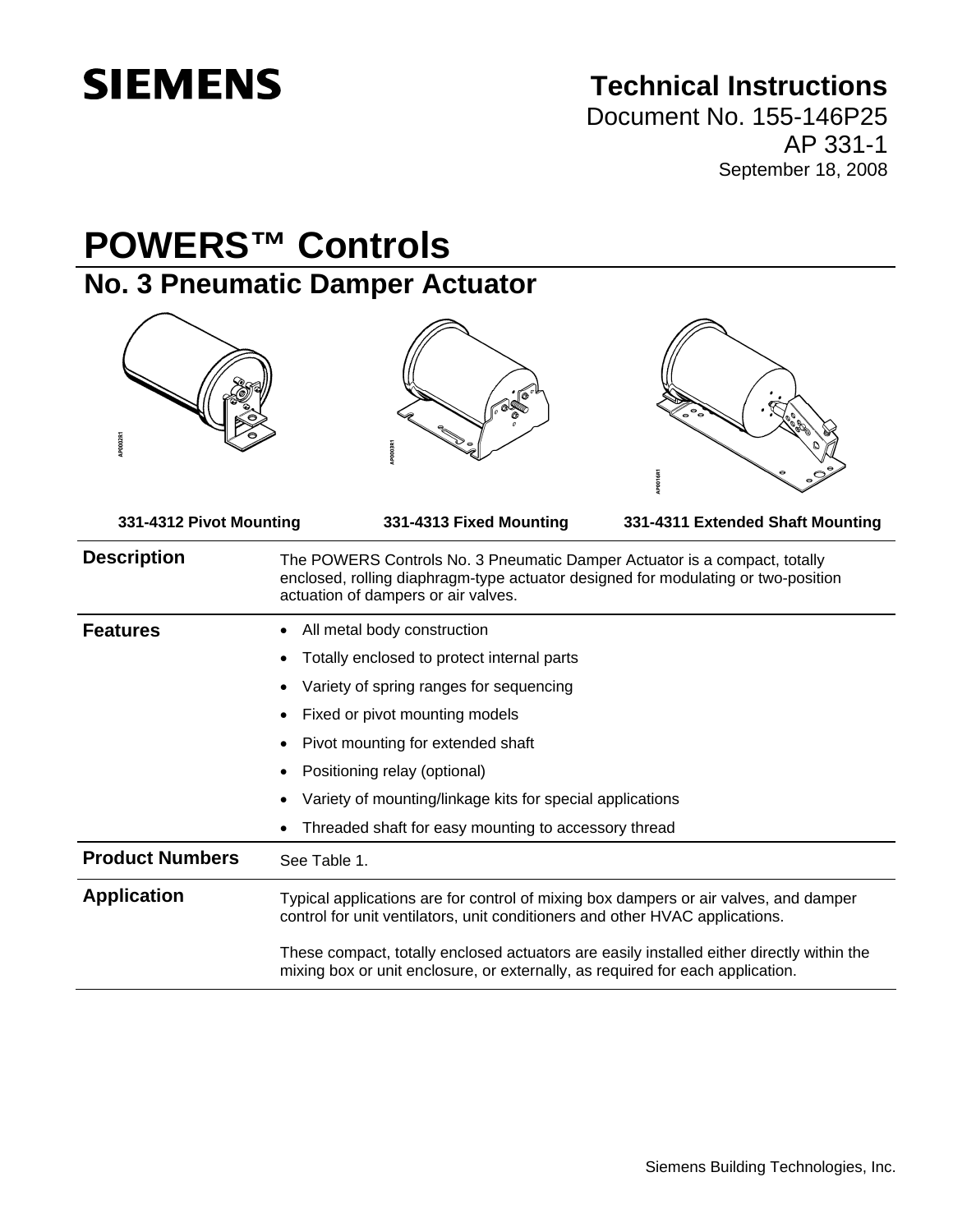|                                                                                                |                                              | Part No.                    |          |                                               |
|------------------------------------------------------------------------------------------------|----------------------------------------------|-----------------------------|----------|-----------------------------------------------|
|                                                                                                |                                              | <b>Nominal Spring Range</b> |          |                                               |
| <b>Description</b>                                                                             | <b>Mounting Style</b>                        | $3-7$ psi<br>(21-48 kPa)    | 5-10 psi | 8-13 psi<br>$(35-69 \text{ kPa})$ (55-90 kPa) |
| Actuator                                                                                       | Front                                        | 331-4310                    | 331-4510 | 331-4810                                      |
| Actuator, bracket                                                                              | Fixed                                        | 331-4313                    | 331-4513 | 1331-4813                                     |
| Actuator, bracket, clevis                                                                      | Fixed                                        | 331-4314                    | 331-4514 | 331-4814                                      |
| Actuator, integral pivot                                                                       | Pivot                                        | 331-4312                    | 331-4512 | 331-4812                                      |
| Actuator, integral pivot with pivot post *                                                     | Extended shaft                               | 331-4311                    | 331-4511 | 331-4811                                      |
| Actuator, integral pivot with pivot post *                                                     | Extended shaft kit with positioning<br>relay |                             |          | 332-4811                                      |
| Actuator, bracket, ball joint connector                                                        | Fixed                                        | 331-4331                    | 331-4531 | 331-4831                                      |
| Actuator, bracket, ball joint connector<br>and positioning relay                               | Fixed                                        |                             |          | 332-4831                                      |
| Extended shaft with 90° barb fitting (for Extended shaft<br>fume hood controller applications) |                                              |                             |          | 546-00020                                     |

#### **Table 1. Product Numbers for No. 3 Pneumatic Damper Actuators.**

\* Mounted on plate for extended shaft with clevis and crank for 3/8-inch (10-mm), 7/16-inch (11-mm), or 1/2-inch (13-mm) diameter shaft.

**NOTE:** When the actuator is ordered with extended shaft mounting, the mounting plate, pivot post and hardware, clevis, damper crank, rocker arm, and all screws/nuts are included. Order other frame mounting accessories as required if not supplied by damper manufacturer.

| <b>Specifications</b> | Effective diaphragm area                                                                                                                                                                                                                                                                                                                                                                                                                         | 8 inches <sup>2</sup> (51.6 cm <sup>2</sup> ) |  |  |
|-----------------------|--------------------------------------------------------------------------------------------------------------------------------------------------------------------------------------------------------------------------------------------------------------------------------------------------------------------------------------------------------------------------------------------------------------------------------------------------|-----------------------------------------------|--|--|
|                       | Stroke                                                                                                                                                                                                                                                                                                                                                                                                                                           | 2-3/8 inches (6 mm) *                         |  |  |
|                       | Housing (totally enclosed)                                                                                                                                                                                                                                                                                                                                                                                                                       | Aluminum                                      |  |  |
|                       | Stem                                                                                                                                                                                                                                                                                                                                                                                                                                             | Plated steel                                  |  |  |
|                       | Diaphragm                                                                                                                                                                                                                                                                                                                                                                                                                                        | Ozone resistant rubber                        |  |  |
|                       | Spring                                                                                                                                                                                                                                                                                                                                                                                                                                           | Steel                                         |  |  |
|                       | Cup                                                                                                                                                                                                                                                                                                                                                                                                                                              | Zytel                                         |  |  |
|                       | Maximum air pressure                                                                                                                                                                                                                                                                                                                                                                                                                             | 30 psig (210 kPa)                             |  |  |
|                       | Type of mounting                                                                                                                                                                                                                                                                                                                                                                                                                                 | Fixed or pivot                                |  |  |
|                       | Thrust and torque rating                                                                                                                                                                                                                                                                                                                                                                                                                         | See Table 3                                   |  |  |
|                       | <b>Agency Approvals</b>                                                                                                                                                                                                                                                                                                                                                                                                                          | Complies with UL555 and UL555S                |  |  |
|                       | $\star$<br>For special applications, an actuator stroke of 2-3/4 inch is available in 3 to 7, 5 to 10,<br>or 8 to 13 psi (21 to 58, 35 to 69, or 55 to 90 kPa) spring ranges. Some models are UL<br>Recognized Components under UL's Damper Actuator category (EMKU2), which<br>covers pneumatic damper actuators intended to be employed on fire dampers and<br>leakage rated dampers. Contact Siemens Building Technologies, Inc. National OEM |                                               |  |  |

Sales and Marketing for information.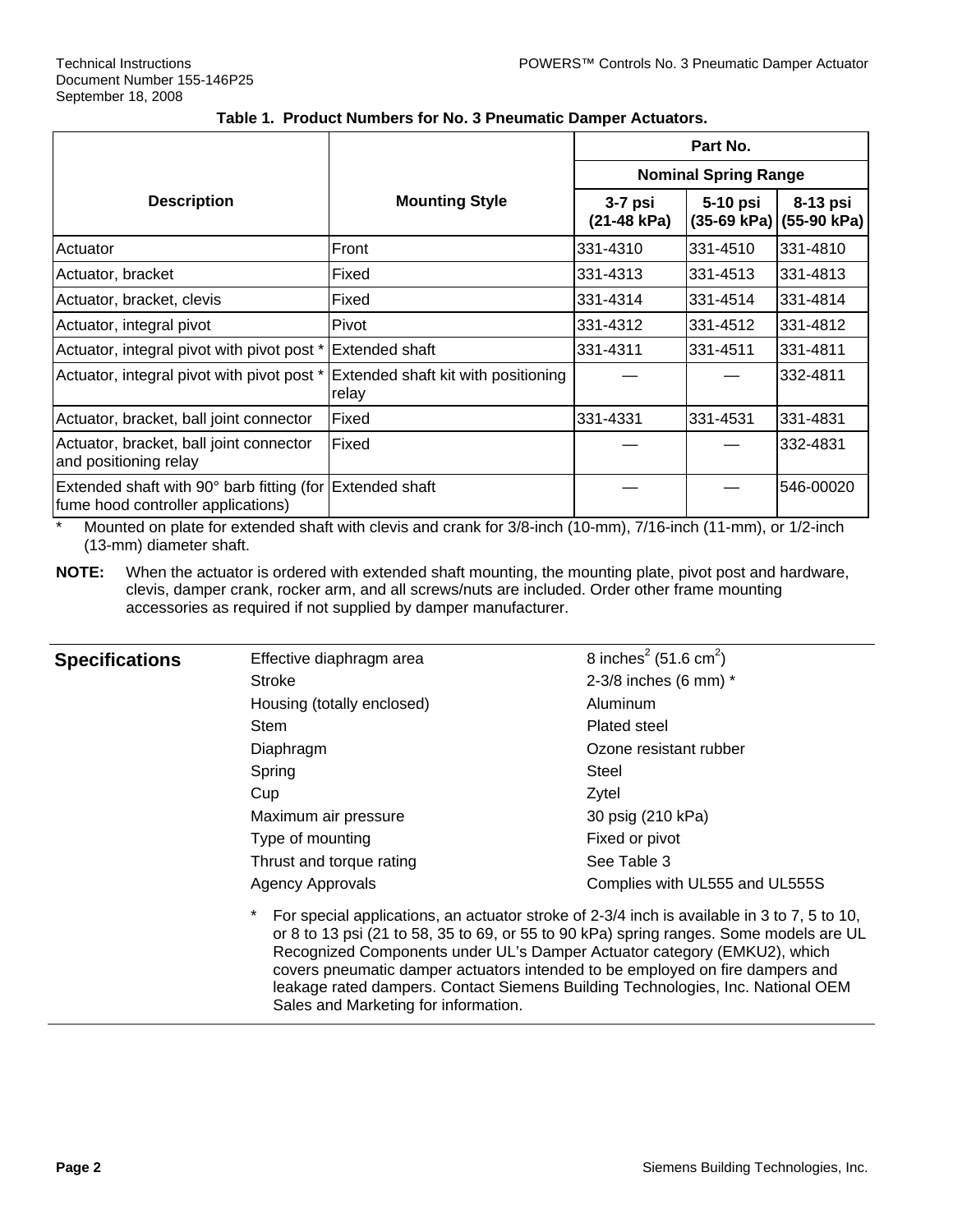| Specifications,      | 3 to 7 psi (21 to 50 kPa)<br>Nominal spring ranges                                                                                     |                                                                                              |          |  |  |
|----------------------|----------------------------------------------------------------------------------------------------------------------------------------|----------------------------------------------------------------------------------------------|----------|--|--|
| <b>Continued</b>     |                                                                                                                                        | 5 to 10 psi (35 to 69 kPa)                                                                   |          |  |  |
|                      |                                                                                                                                        | 8 to 13 psi (55 to 90 kPa)                                                                   |          |  |  |
| <b>Operating</b>     | Operating temperature                                                                                                                  | -20°F to 160°F (-29°C to 71°C)                                                               |          |  |  |
|                      | Air connection                                                                                                                         | Straight barb fitting for 1/4-inch OD<br>plastic tubing installed in 1/8-inch NPT<br>opening |          |  |  |
| <b>Miscellaneous</b> | Shipping Weight:                                                                                                                       |                                                                                              |          |  |  |
|                      | Basic actuator                                                                                                                         | 1.3 lb $(0.58$ kg)                                                                           |          |  |  |
|                      | Actuator with extended shaft mounting                                                                                                  | 3.1 lb (1.4 kg)                                                                              |          |  |  |
|                      | Actuator with fixed bracket                                                                                                            | 2.5 lb (1.1 kg)                                                                              |          |  |  |
|                      | Actuator with fixed bracket and clevis                                                                                                 | 2.7 lb (1.2 kg)                                                                              |          |  |  |
|                      | Actuator with extended shaft mounting<br>and Positioning Relay                                                                         | 4.8 lb (2.2 kg)                                                                              |          |  |  |
|                      | <b>Dimensions</b>                                                                                                                      | See Figures 4 through 8                                                                      |          |  |  |
|                      |                                                                                                                                        |                                                                                              |          |  |  |
| <b>Accessories</b>   |                                                                                                                                        |                                                                                              |          |  |  |
|                      | Linkage kit, 4-inch link and crank                                                                                                     |                                                                                              | 331-958  |  |  |
|                      | Linkage kit, 4-inch rod, ball joint and crank                                                                                          |                                                                                              | 331-947  |  |  |
|                      | Damper shaft crank, selectable radius, 45°, 60°, and 90°, angular<br>rotation for 3/8 to 1/2-inch (10 to 13-mm) diameter damper shafts |                                                                                              | 331-941  |  |  |
|                      | Damper shaft crank, adjustable radius 3/4 to 2-7/8 inch (19 to 73 mm)<br>for 1/2-inch (13-mm) diameter damper shafts                   |                                                                                              | 331-795  |  |  |
|                      | Damper shaft crank, adjustable radius 3/4 to 4-5/8 inch (19 to 177 mm)<br>for 3/8-inch (9 mm) diameter damper shafts                   |                                                                                              | 331-805  |  |  |
|                      | Damper shaft extension, $1/2 \times 9$ inches long                                                                                     |                                                                                              | 333-042  |  |  |
|                      | Damper shaft extension, 1/2 inch shaft                                                                                                 |                                                                                              | 331-631  |  |  |
|                      | Damper shaft extension Adapter, for 3/8 inch shaft                                                                                     |                                                                                              | 331-632  |  |  |
|                      | Pivot mounting kit (bracket and three mounting screws)                                                                                 |                                                                                              | 333-148  |  |  |
|                      | Pivot post                                                                                                                             |                                                                                              | 333-139  |  |  |
|                      | Fixed mounting bracket                                                                                                                 |                                                                                              | 331-916  |  |  |
|                      | Extended shaft mounting plate                                                                                                          |                                                                                              | 331-033  |  |  |
|                      | Clevis, steel                                                                                                                          |                                                                                              | 333-207  |  |  |
|                      | Clevis, forged                                                                                                                         |                                                                                              | 331-292  |  |  |
|                      | Clevis pin                                                                                                                             |                                                                                              | 331-293  |  |  |
|                      | Clevis, frame mounting                                                                                                                 |                                                                                              | 331-653  |  |  |
|                      | Hitch pin                                                                                                                              |                                                                                              | 331-807  |  |  |
|                      | 12-inch Damper actuator push rod                                                                                                       |                                                                                              | 338-041  |  |  |
|                      | 15-inch Damper actuator push rod                                                                                                       |                                                                                              | 338-042  |  |  |
|                      | 18-inch Damper actuator push rod                                                                                                       |                                                                                              | 338-043  |  |  |
|                      | 24-inch Damper actuator push rod                                                                                                       |                                                                                              | 338-044  |  |  |
|                      | 36-inch Damper actuator push rod                                                                                                       |                                                                                              | 338-045  |  |  |
|                      | 48-inch Damper actuator push rod                                                                                                       |                                                                                              | 338-046  |  |  |
|                      | Damper blade rocker arm                                                                                                                |                                                                                              | 333-034  |  |  |
|                      | Positioning relay                                                                                                                      |                                                                                              | 147-2000 |  |  |
|                      | Relay mounting kit                                                                                                                     |                                                                                              | 147-104  |  |  |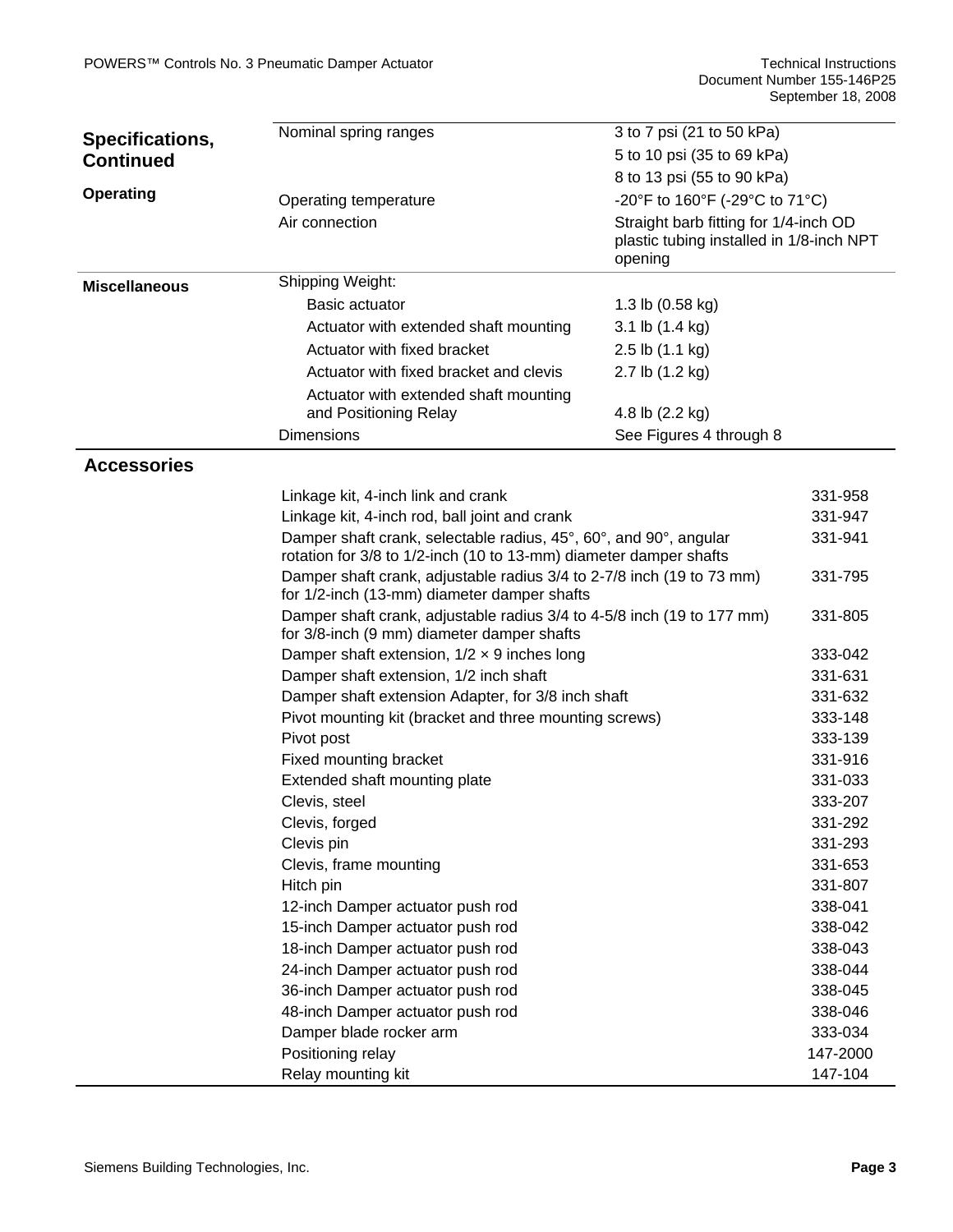|                                          | <b>Maximum Thrust Ib. (N)</b> |                     |                     | <b>Torque Rating* Ib-in (Nm)</b>                  |                      |                     |                     |                     |
|------------------------------------------|-------------------------------|---------------------|---------------------|---------------------------------------------------|----------------------|---------------------|---------------------|---------------------|
| <b>Nominal</b><br><b>Spring</b><br>Range | <b>Full Stroke Forward</b>    |                     | <b>Spring</b>       | Gradual                                           | 2-Position Operation |                     |                     |                     |
|                                          | 15 psi<br>(103 kPa)           | 18 psi<br>(124 kPa) | 25 psi<br>(172 kPa) | <b>Return</b><br>(No Stroke)<br>0 psig<br>(0 kPa) | <b>Operation</b>     | 15 psi<br>(103 kPa) | 18 psi<br>(124 kPa) | 25 psi<br>(172 kPa) |
| 3 to 7 psi<br>(21 to 48 kPa)             | 64 (285)                      | 88 (391)            | 144 (641)           | 24 (107)                                          | 10(1.1)              | 20.2(2.3)           | 20.2(2.3)           | 20.2(2.3)           |
| 5 to 10 psi<br>(35 to 69 kPa)            | 40 (178)                      | 64 (285)            | 120 (534)           | 40 (178)                                          | 10(1.1)              | 33.6(3.8)           | 33.6(3.8)           | 33.6(3.8)           |
| 8 to 13 psi<br>(55 to 90 kPa)            | 16 (71)                       | 40 (178)            | 96 (427)            | 64 (285)                                          | 10(1.1)              | 53.8(6.1)           | 53.8(6.1)           | 53.8(6.1)           |

**Table 3. Thrust Torque Ratings.** 

\* With maximum hysteresis of 2.5 psi (17.2 kPa) @ 90° rotation.

**Sizing** The size and quantity of actuators required depends on several damper torque factors:

- Damper type (standard or low leakage)
- Quality of damper installation
- Number of damper sections
- Air velocity
- Static pressure
- Age of damper

To determine the correct actuator required for the installation:

- Obtain the damper torque ratings (lb-in/sq-ft) from the damper manufacturer.
- Determine the area of the damper.
- Calculate the total torque required to move the damper.
- Select the appropriate actuator(s).

**Installation Extended Shaft Mounting, Pivot Mounting**  For Actuators 331-4311, 331-4511, 331-4811, or 332-4811. These assemblies are designed for 90° damper rotation. **NOTE:** Clevis mounts in Crank Radius Hole No. 6 for 90° damper rotation. 1. Slip the 9/16-inch (14 mm) diameter hole in the mounting plate over the damper shaft (Figure 1).

- 2. Slip the crank over the 3/8 through 1/2-inch (10 through 13-mm) diameter damper shaft (Figure 2).
- 3. Position the mounting plate (Table 3).
- 4. Attach the mounting plate to the duct with four screws.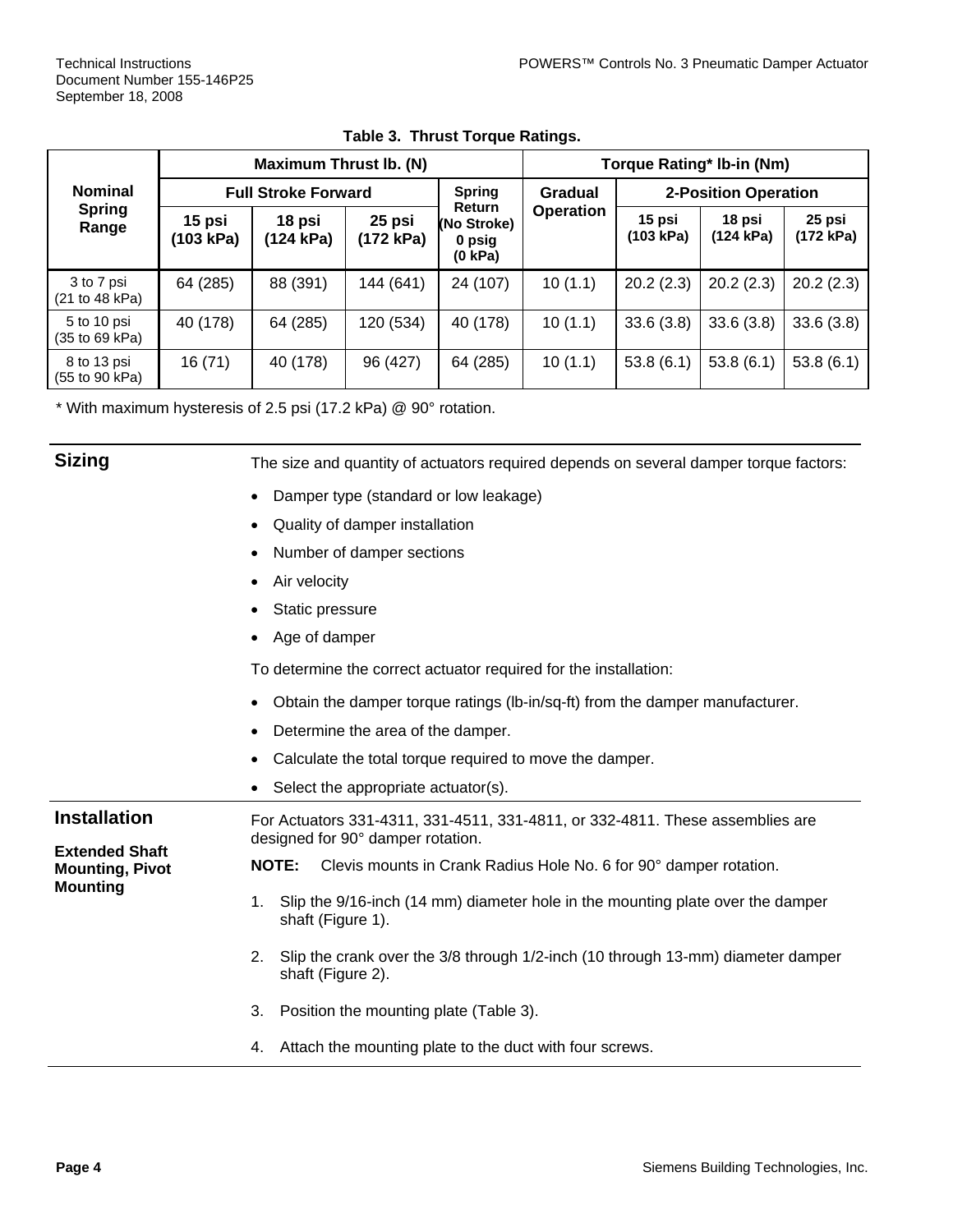## **Installation, Continued**

| <b>Actuator Position in</b><br><b>Relation to Damper</b><br><b>Shaft</b> | <b>Crank Position in</b><br><b>Relation to Damper</b><br><b>Shaft</b> | <b>Rotation of Damper</b><br><b>Blade on Increase of</b><br><b>Pressure</b> |
|--------------------------------------------------------------------------|-----------------------------------------------------------------------|-----------------------------------------------------------------------------|
| Left                                                                     | Above                                                                 | Clockwise                                                                   |
|                                                                          | <b>Below</b>                                                          | Counterclockwise                                                            |
| Right                                                                    | Above                                                                 | Counterclockwise                                                            |
|                                                                          | <b>Below</b>                                                          | Clockwise                                                                   |

**Table 3. Damper Blade Rotation.** 



**Figure 1. Mounting Plate and Extended Shaft Mounting.** 



| <b>Item</b>   | <b>Description</b> |    | <b>Description</b>             |
|---------------|--------------------|----|--------------------------------|
|               | Nut(s)             | 6  | Clevis                         |
| $\mathcal{P}$ | Lock Washers (2)   |    | <b>Hitch Pin</b>               |
| 3             | $E$ -ring          |    | Clevis Pin                     |
|               | Pivot Post         | 9  | Crank Assembly Kit No. 331-941 |
| 5             | Nut                | 10 | <b>Actuator Mounting Plate</b> |

**Figure 2. Extended Shaft Mounting with Pivot.**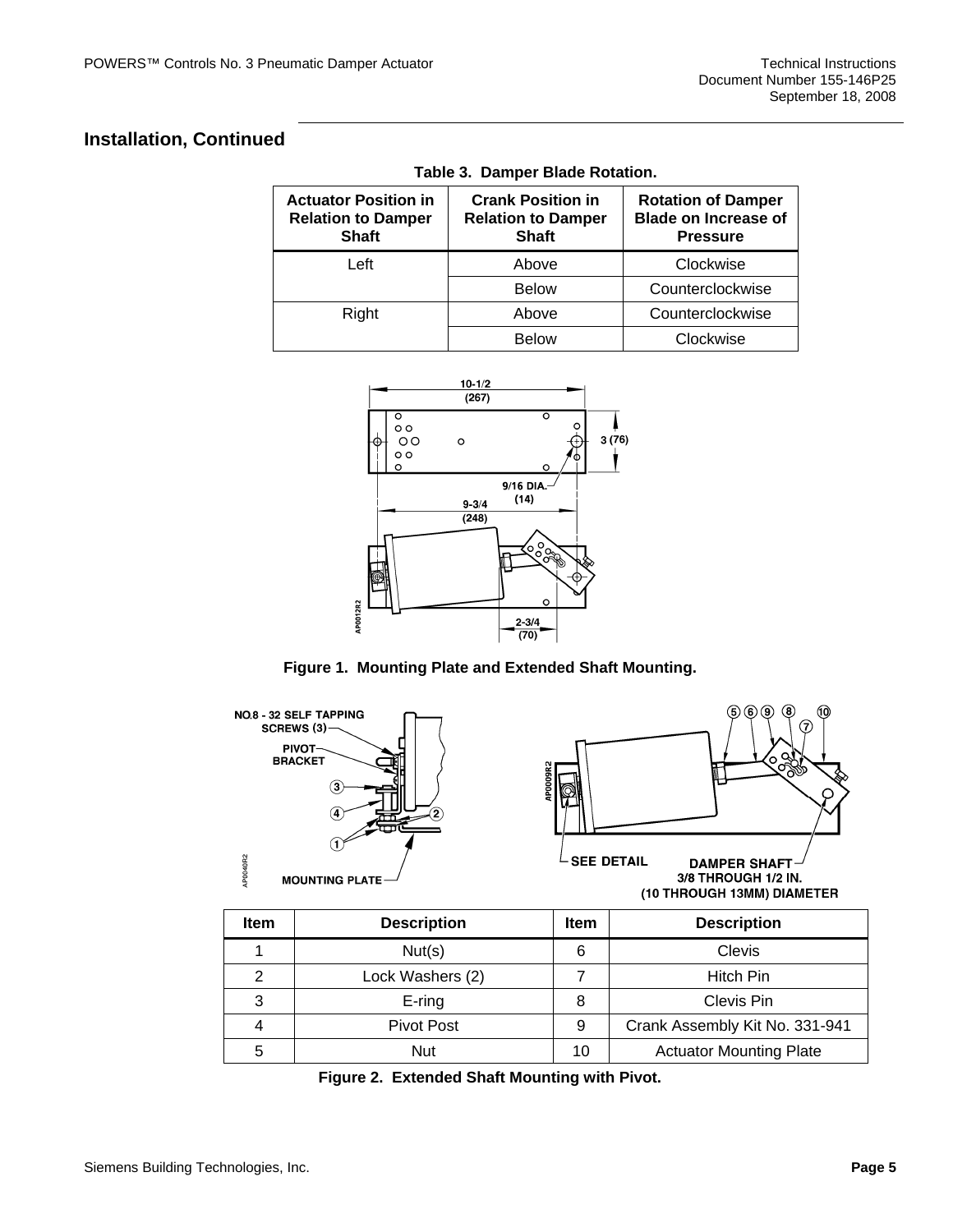#### **Installation, Continued**  For Actuators 331-4314, 331-4514, 331-4814 order Linkage Kit 331-958.

**Extended Shaft Mounting, Fixed Actuator** 

For Actuators 331-4313, 331-4513, 331-4813, order Clevis 333-207 and Linkage Kit 331-958.

- 1. Determine the direction of the damper shaft rotation (clockwise or counterclockwise) on an increase in pressure to the actuator.
- 2. Determine the angle of rotation required for the damper to move from closed to full open.
- **NOTE:** Since the actuator stroke is 2-3/8 inch (6 cm) and the angle of rotation is known, the crank radius can be determined from the graph in *TB181 Maximum Thrust Ratings of Pneumatic Damper Actuators Technical Bulletin* (155-219P25) or use Table 4.
- 3. Attach the link to the crank at the radius value determined in Step 2.
- 4. Attach the clevis and other end of the linkage to the actuator shaft (Figure 3).
- 5. The normal position of the damper (open or closed) and its direction of rotation (CW or CCW) will determine the location of the actuator and linkage assembly (Table 3).
- 6. Attach an air line or Baumanometer (squeeze bulb) to the actuator and increase pressure until the actuator shaft moves one half of its stroke, 1-3/16 inch (3 cm). Select the correct location for the actuator assembly as determined in Step 5.
- 7. Slip the crank over the damper shaft and position the assembly so that the actuator shaft and link are straight and perpendicular to the crank.
- 8. Mark and attach the actuator bracket to the duct at this location. If this installation procedure is followed, there will be no problem with linkage scissoring or locking up.

The installation is complete.



| <b>Item</b> | <b>Description</b> |   | <b>Description</b>           |
|-------------|--------------------|---|------------------------------|
|             | Clevis Pin         |   | <b>Crank with Set Screw</b>  |
|             | Spring Washer      | 5 | Hitch Pin                    |
| 3           | Washer, Nylon      | 6 | Link, 4 inches (102 mm) long |

**Figure 3. Fixed Mounted Actuator Assembly with Linkage Kit 331-958.**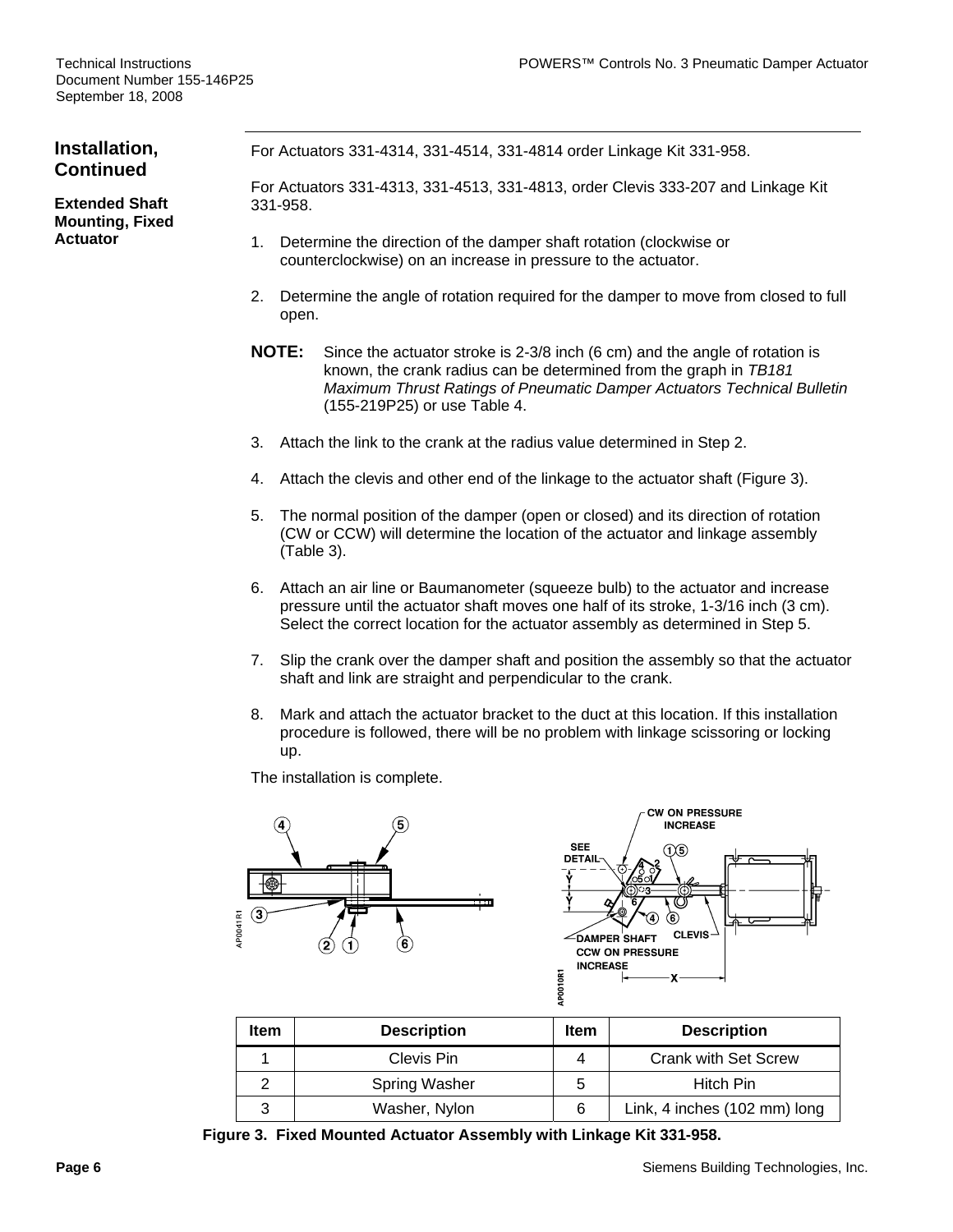## **Installation, Continued**

| <b>Dimensions</b>                  |                                      | <b>Application</b>                              | <b>Crank Radius</b>          | <b>Crank Hole</b> |  |
|------------------------------------|--------------------------------------|-------------------------------------------------|------------------------------|-------------------|--|
| X                                  | v                                    |                                                 | <b>Connection</b>            | <b>Number</b>     |  |
| 7-7/8 inch<br>$(200 \, \text{mm})$ | $1-3/16$ inch<br>$(30$ mm $)$        | $2-3/8$ inch<br>(60 mm) stroke<br>90 ° Rotation | 1-11/16 inch<br>$(43$ mm $)$ | 6                 |  |
| 7-7/8 inch<br>$(200 \, \text{mm})$ | $2 - 1/16$ inch<br>$(52 \text{ mm})$ | $2-3/8$ inch<br>(60 mm) stroke<br>60 ° Rotation | $2-3/8$ inch<br>$(60$ mm $)$ | 5                 |  |

**Table 4. Crank Radius Connection.** 

**NOTE:** Crank Radius Holes No. 1 through 4 are used for No. 4 and No. 6 Pneumatic Damper Actuators only.

### **Dimensions**   $3 - 15/16$ 3/8-24 THREAD  $(100)$ mmmm  $1/8$  NPT **APO004R2**  $-5 - 1/8$  $-7/8$  $(130)$  $(22)$

**Figure 4. No. 3 Pneumatic Damper Actuator Dimensions. Dimensions are in Inches (Millimeters).** 



**Figure 5. No. 3 Actuator with Fixed Mounting Bracket Dimensions. Dimensions are in Inches (Millimeters).**